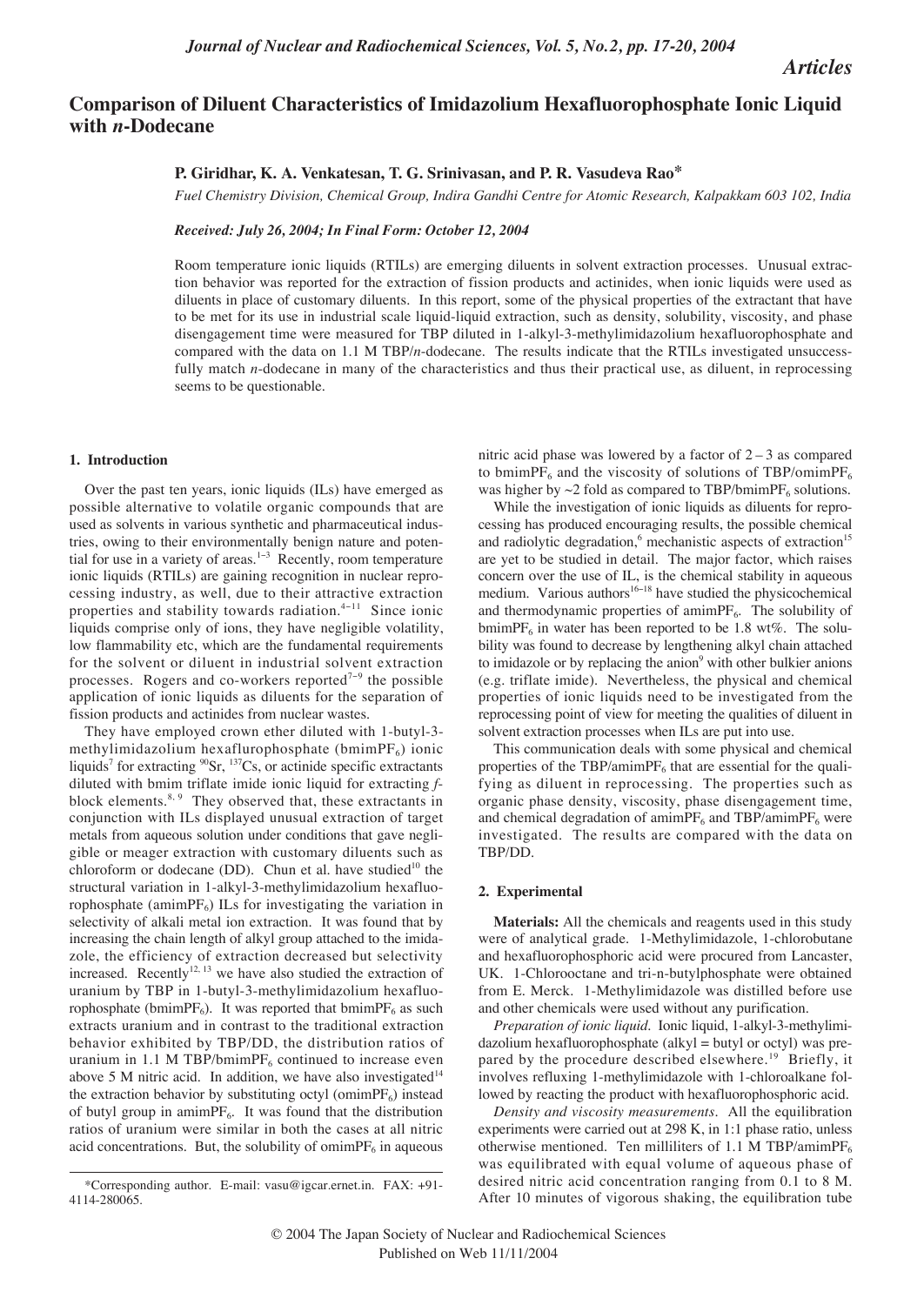containing the phases was centrifuged. The organic/aqueous density was determined by transferring the organic/aqueous phase into 5 mL specific density bottle and measuring its weight using an electronic balance. The amount of water dissolved in ionic liquid phase was measured by Karl-Fischer titration. The viscosity of organic phase was measured using Brookfield viscometer (model D-II +) with a small sample adapter.

*Phase disengagement.* Phase disengagement time (PDT) was taken as the time taken for the disappearance of all the dispersed primary globules at the interface formed after a vigorous shaking of organic and aqueous phases. Typically, 5 mL of 1.1 M TBP/amimPF<sub>6</sub> was shaken vigorously with 5 mL of aqueous phase containing desired concentration of nitric acid ranging from 0.1 M to 8 M, in a 10 mm inner diameter, 20 mL stoppered test tube. The two phases were allowed to disengage and the time was measured using a stop-watch of 0.01 sec resolution.

*Solubility of ionic liquids.* The solubility of amimP $F_6$  in nitric acid phase was determined when neat amimP $F_6$  as well as 1.1 M TBP solutions in amimP $F_6$  were contacted with nitric acid solution of desired concentration ranging from 0.01 M to 8 M. The experiment involved vigorous shaking of 1 g of organic phase with 1 mL of desired aqueous phase. At various intervals of time, the shaking was stopped. The concentration of ionic liquid in nitric acid phase was determined by measuring the absorbance of imidazolium cation present in the aqueous phase after appropriate dilution at the  $\lambda_{\text{max}}$  of 289 nm using diluted nitric acid as reference. Base-line correction was performed with appropriately diluted nitric acid. The concentration of amim+ cation in the aqueous phase was calculated with the use of calibration plot obtained by measuring the absorbance of bmimCl (0.01 – 0.6 M prepared in water) and omimCl  $(0.01 - 0.2$  M prepared in water) at the  $\lambda_{\text{max}}$  of 289 nm using water as reference. The molar absortivity of 2.2 L mol<sup>-1</sup> cm<sup>-1</sup> for bmimCl obtained by us is in good agreement with the value  $(2.2 \text{ L mol}^{-1} \text{ cm}^{-1})$  reported by Visser et al.<sup>7</sup> and the molar absortivity for omimCl was found to be 7.8 L mol<sup>-1</sup> cm<sup>-1</sup>. Using this, the concentration of amimPF<sub>6</sub> dissolved into the aqueous phase was calculated. The concentration of phosphorous in the aqueous phase was determined by amidol method<sup>20</sup> after digesting an aqueous aliquot with perchloric acid.

## **3. Results and Discussion**

Figure 1 represents the variation of organic phase density of 1.1 M TBP/amimPF<sub>6</sub> with initial concentration of nitric acid. It can be seen that the density of 1.1 M TBP/omimPF $<sub>6</sub>$  decreased</sub> from 1.15 g/mL to 1.12 g/mL when the concentration of nitric acid was varied from 0.1 to 1 M and the decrease was not significant above 1M. Similarly the density of 1.1 M TBP/bmimPF<sub>6</sub> decreased from 1.25 g/mL to 1.20 g/mL when the concentra-



**Figure 1.** Variation in the density of organic and aqueous phases with initial concentration of nitric acid.

tion of nitric acid was varied from 0.1 M to 8 M. Contrary to this, in 1.1TBP/kerosene system,<sup>21, 22</sup> the density of organic phase was reported to increase from 0.8418 g/mL to 0.8601 g/mL, when the concentration of nitric acid was increased from 0.1 M to 3.0 M. It should be noted from Figure 1 that the densities of 1.1 M TBP/omimP $F_6$  and aqueous phase intersect at the initial nitric acid concentration of 4.1 M and thus the phase reversal is observed above 4.1 M. Similarly for 1.1 M  $TBP/bmimPF<sub>6</sub>$  phase, the phase reversal occurs at the later stage, i.e. at 7.1 M, since the initial density of organic phase is higher than 1.1 M TBP/omimPF<sub>6</sub>. The occurrence of phase reversal is the major limiting factor for the application of ionic liquid in counter-current liquid-liquid extraction process. Mixer settler and pulse columns are designed with the assumption that the organic phase remains either on top or bottom phase all the time depending upon the density of aqueous phase. The decrease of density of organic phase with increase in the nitric acid concentration could be attributed to the extraction of water by the organic phase. Karl Fischer titration of organic phase indicated that nearly  $\sim$ 2 wt% and  $\sim$ 3.5 wt% of water was respectively extracted by 1.1 M TBP/omimP $F_6$  and 1.1 M TBP/bmimP $F_6$  phases at all nitric acid concentrations.

The viscosity of organic phase as a function of initial concentration of nitric acid is shown in Figure 2. It is apparent that viscosity decreases remarkably from 76 cP to 35 cP in the case of 1.1 M TBP/omimPF<sub>6</sub> when equilibrium aqueous nitric acid concentration is varied from 0.1 M to 8.0 M. But in 1.1 M TBP/ bmimPF<sub>6</sub> since the viscosity of water free 1.1 M TBP/bmimPF<sub>6</sub> (85 cP at 298 K) is lower compared to 1.1 M TBP/omimPF<sub>6</sub> (115 cP at 298 K), the variation is not much and it remains at  $\sim$ 36 cP at all concentrations of nitric acid. The presence of water in the organic phase seems to hydrate the ions and reduces the tendency of the ionic liquid species from aggregation, which results in lowering the viscosity of organic phase.<sup>23</sup> In 1.1 M TBP/DD the viscosity was reported<sup>21, 22</sup> to decrease marginally from 3.95 cP to 2.51 cP when the nitric acid concentration was varied from 0.1 M to 3.0 M.

Figure 3 shows PDT as a function of concentration of nitric acid. PDT is the time taken for the disappearance of all the dispersed primary globules at the interface formed during vigorous shaking. Rogoz and Kulawik<sup>24</sup> have reported for  $TBP-CCl<sub>4</sub>$  system, that PDT increased with increasing aqueous phase nitric acid concentration, but it decreased for paraffin and aromatic diluents. PDT was reported to vary from  $30 - 70$  s for  $TBP-HNO<sub>3</sub>$  system depending upon the concentration of nitric acid and choice of various diluents. From Figure 3 it can be observed that PDT for 1.1 M TBP/bmimPF $_6$  increases with increase in the equilibrium concentration of nitric acid. However, for TBP/omimPF $_6$ , PDT increases gradually and reaches a maximum at the nitric acid concentration of 5.8 M followed by a decrease. When PDT was plotted against the difference in the densities of organic and aqueous phases, as



**Figure 2.** Variation of viscosity of organic phase with initial concentration of nitric acid at 298 K.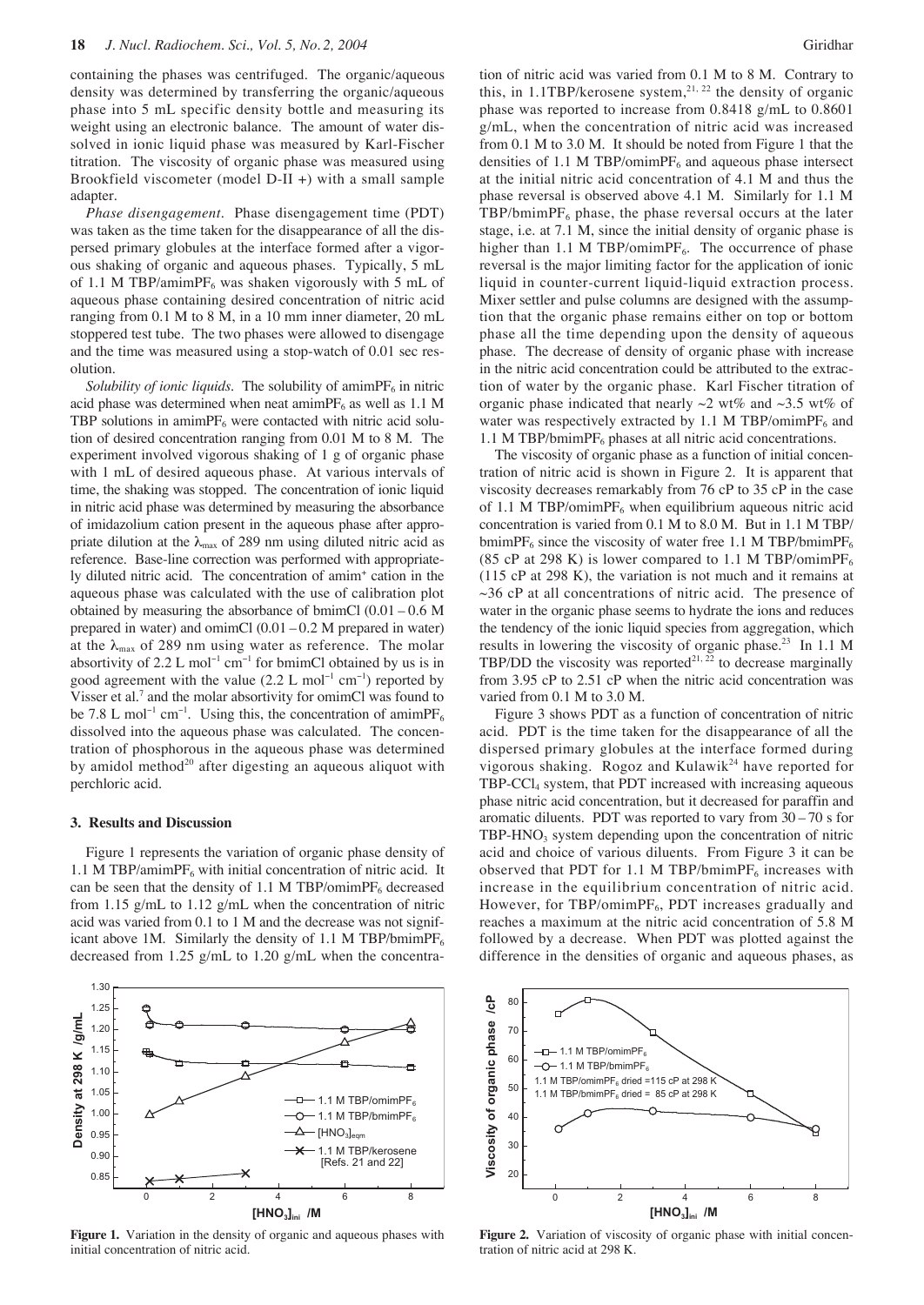

Figure 3. Variation of phase disengagement time with initial concentration of nitric acid.



Figure 4. Variation in the difference of density of phases with disengagement time.

shown in Figure 4, it is evident that PDT approaches the maximum value when the  $|\rho_{\text{org}} - \rho_{\text{aq}}| \rightarrow$  zero. Thus, when the densities of organic and aqueous phases are similar, the time required for the disengagement is found to be longer as expected. However, apart from density, other factors such as interfacial surface tension of organic phase need to be taken into account for obtaining a good understanding of PDT.

Figure 5 shows the solubility of ionic liquid as a function of concentration of nitric acid. Measurement of solubility either by phosphorous analysis or absorbance of imidazolium cation gave identical result. The solubility of bmimPF<sub>6</sub> and omimPF<sub>6</sub> in 0.01 M nitric acid were found to be 1.9 wt% and 0.9 wt% respectively, which are in close agreement with the reported<sup>16-18</sup> solubilities in water (2 wt% for bmimPF<sub>6</sub> and 0.7 wt% for omimPF<sub>6</sub>). Solubility of both amimPF<sub>6</sub> ionic liquids increases with increase in the concentration of nitric acid and the presence of TBP in amimPF<sub>6</sub> enhanced the solubility of ionic liquid. It is noted that the solubility of omimPF $_6$  is lower by 2-3 times depending upon  $[HNO<sub>3</sub>]$  as compared to bmimPF<sub>6</sub>. Solubility of amimP $F_6$  in nitric acid media is a critical limiting factor for its application in reprocessing since the dissolved  $PF_6^-$  ion would react with nitric acid leading ultimately to the formation of phosphoric acid.8 Actinides form stable complex with phosphoric acid in aqueous phase and this would significantly affect the extraction and stripping behavior of actinides.

#### **4. Conclusions**

Physical properties of 1.1 M TBP diluted with non-traditional diluent 1-alkyl-3-methylimdazolium hexafluorophosphate, namely density, viscosity, PDT, and solubility in aqueous phase, have been reported in this communication. PDT of 1.1 M TBP/amimP $F_6$  is the only property which was found to be comparable with that of 1.1 M TBP/DD. Significant solubility



**Figure 5.** Comparison of ionic liquid solubility in aqueous phase at various nitric acid concentrations at 298 K.

of imidazolium hexafluorophosphate ILs in aqueous phase and phase reversal are very crucial limiting factors for their applicability in reprocessing. Increase in the length of the alkyl group attached to the imidazolium cation of IL decreases the solubility. However, in this case, there is still the limitation of early phase reversal and increased viscosity of organic phase. The studies carried out so far seem to indicate that the imidazolium hexafluorphosphate based RTILs poorly match *n*-dodecane as diluent from the reprocessing point of view and thus their applicability seems to be very limited.

However, ionic liquids have inscribed a beginning in reprocessing. Since the tunability, low volatility and incredible extraction characteristics of RTILs are very promising and going by the extensive research being carried out all over the world in recent years, it might yet be possible to discover other kind of ionic liquids that can have matching or even better properties than the conventional diluents.

### **References**

- (1) T. Welton, Chem. Rev. **99**, 2071 (1999).
- (2)J. D. Holbrey and K. R. Seddon, Clean Products and Processes **1**, 223 (1999).
- (3)J. F. Brennecke and E. J. Maginn, AIChE J. **47**, 2384  $(2001)$ .
- (4) A. J. Jeapeas, R. C. Thied, K. R. Seddon, W. R. Pitner, E. W. Rooney, J. E. Hattor, and T. Welton, World patent, WO115175, March 1, 2001.
- (5) A. E. Bradley, J. E. Hatter, M. Nieuwenhuyzen, W. R. Pitner, K. R. Seddon, and R.C. Thied, Inorg. Chem. **41**, 1692 (2002).
- (6) D. Allen, G. Boston, A. E. Bradley, T. Gorman, A. Haile, I. Hamblett, J. E. Hatter, M. J. F. Healy, B. Hodgson, R. Lewin, K. V. Lovell, B. Newton, W. R. Pitner, D. W. Rooney, D. Sanders, K. R. Seddon, H. E. Sims, and R. C. Thied, Green Chem. **4**, 154 (2002).
- (7) A. E. Visser, R. P. Swatloski, W. M. Reichert, S. T. Griffin, and R. D. Rogers, Ind. Eng. Chem. Res. **39**, 3596 (2000).
- (8) E. Visser and R. D. Rogers, J. Solid State Chem. **171**, 109 (2003).
- (9) K. E. Gutowski, N. J. Bridges, V. A. Cocalia, S. K. Spear, J. D. Holbrey, R. P. Swatloski, J. H. Davis, Jr., and R. D. Rogers, *Approaches of nuclear separations using room temperature ionic liquids,* Global 2003, New Orleans, LA, Nov 16 – 20, 2003, p1604.
- (10)S. Chun, S. V. Dzyuba, and R. A. Bartsch, Anal. Chem. **73**, 3737 (2001).
- (11)S. Dai, Y. H. Ju, and C. E. Barnes, J. Chem. Soc. Dalton Trans. 1201 (1999).
- (12)P. Giridhar, K. A. Venkatesan, M. P. Antony, and P. R. Vasudeva Rao, *14th Annual Conference of Indian Nuclear*